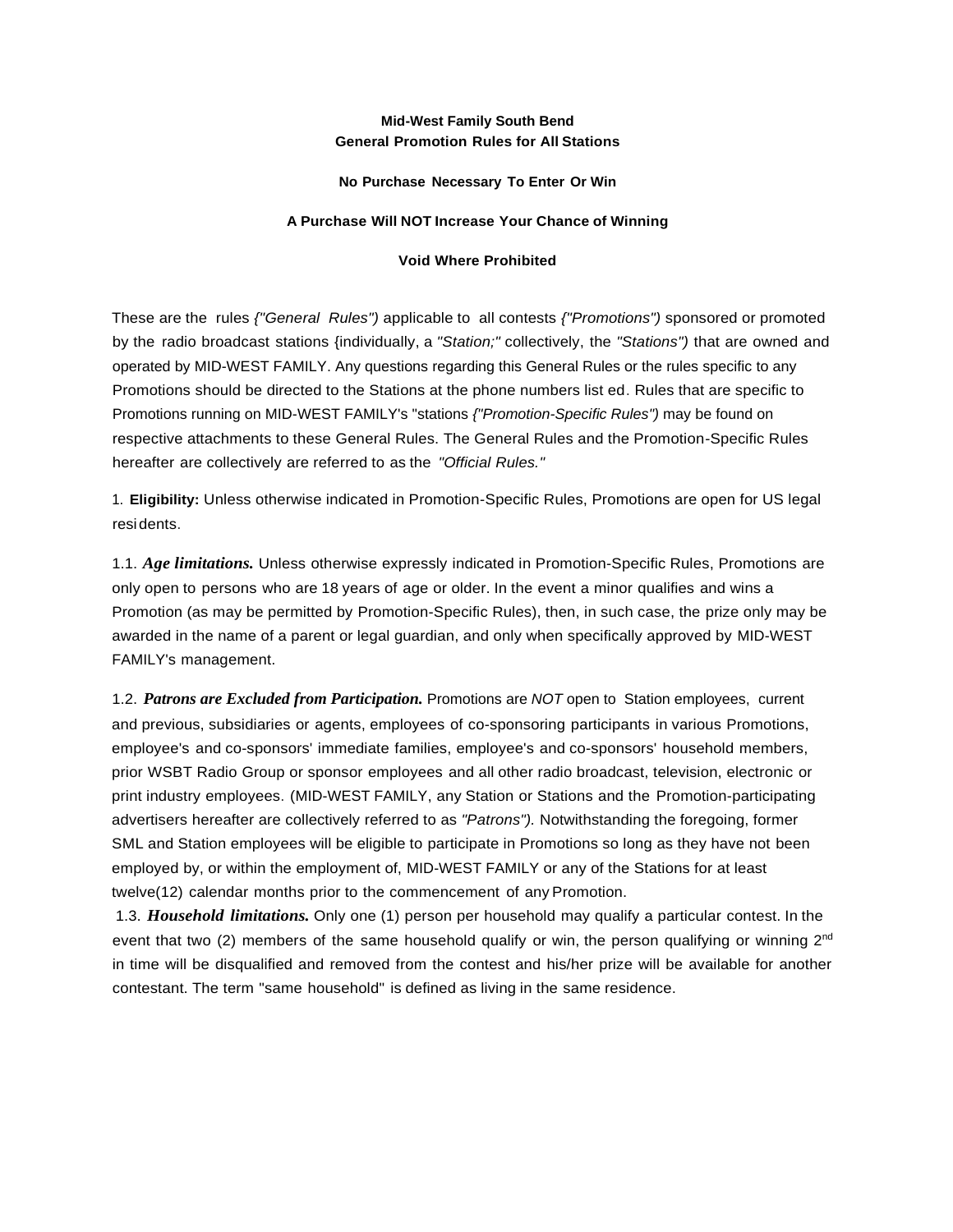1.4. *All Laws Are Applicable.* All Promotions are subject to all federal, state and local laws and regulations.

1.5. *No Purchase Necessary.* No Purchase will be necessary to enter or win any Promotion. A purchase will not increase anyone's chance of winning. Promotions are void where prohibited or restricted by law

2. **How to Enter/Compete. No Purchase is Necessary.** Entrants in any Promotion will be required to register with the Promotion-participating "station {the *"Promotion Station").* Depending upon the Promotion-Specific Rules, the registration may be merely by (i) calling the Promotion Station at a designated time; or (ii) being a specifically numbered caller (e.g., the  $5<sup>th</sup>$ ) to the Promotion Station during a designated time period; or (iii) mailing or submitting an entry form to the Promotion "station or a Promotion "station's advertiser; or {iv) registering on-line at the Promotion Station's website, or {v) personally appearing at a Promotion venue or at the Promotion Station. Each Promotion will have an official commencement date and an ending time {the *"End Time").* The period between the commencement date and the End Time shall be referred to as the *"Promotion Period."* Certain Promotions may require registration by a date certain, and in such cases registration for any such Promotion must be accomplished and all necessary submissions called for by the Promotion-Specific Rules must be fully received by MID-WEST FAMILY by the specifically designated time for the delivery of entry forms (the *"Entry End Time").* If the completion of a registration-type entry is required for any Promotion, then all entries must be received by the Patrons, as applicable, by the Entry End Time.

3. **Odds of Winning:** Generally the odds of winning any of the Promotions that are based upon chance (e.g., random drawings, rather than skill) will depend on the number of eligible entries received by a participating Station for any specific Promotion. Winning odds that are particular to any specific promotion are set forth in the respective Promotion-Specific Rules.

3.1. *Contests of Skill and/or Popularity/Odds of Winning.* The odds of winning any Promotion that may be based upon one's skill or popularity will depend not only upon the number of contestants participating in the Promotion, but the results of the opinions of the Promotion's judges and/or the number of votes received for any contestants from voters also participating in the Promotion. If the Promotion is one of skill, creativity and/or writing ability, then the winner will be selected by a judge or panel of judges.

3.2. *Judging:* MID-WEST FAMILY, at its discretion, may designate judges for any Promotion based upon the skill of the entrants. In the absence of a specifically-name judge or judges for any Promotion, then MID-WEST FAMILY's Program Director and/or Manager at the Promotion "station will serve as the Promotion's judge{s). For Promotions requiring judges, the judges shall will determine the winner(s). All decisions made by the designated judges are final. By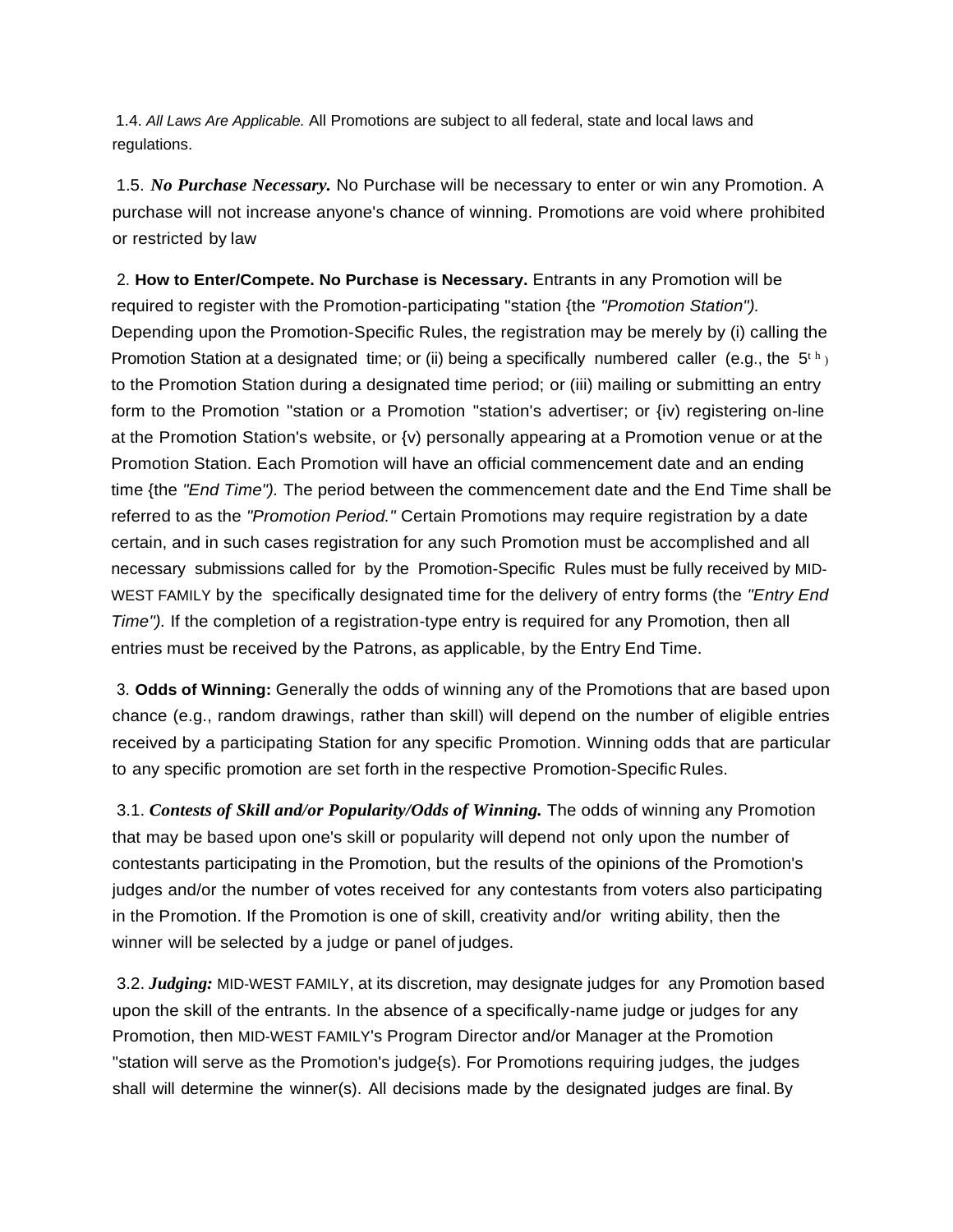participating in any Promotion the participants agree to be bound by all Official Rules and the decisions of the judges. Judges and WSBT Radio Group reserve the right to disqualify any entry that, in their sole opinion, refers, depicts or in any way reflects negatively upon WSBT Radio Group, any of MID-WEST FAMILY's sponsors, the Promotion or any other person or entity.

3.3. *Final Decisions.* All decisions of MID-WEST FAMILY are final and binding on all matters relating to the Promotions.

3.4 *General Conditions.* At the sole discretion ofthe Patrons, all entries are subject to verification.

3.5. *Contests of Skill.* In connection with any Promotion involving a contest of skill (as opposed to chance) that is conducted by any of the Patrons, each contestant represents and warrants that:

3.5.1. *Ownership.* S/he is the sole author, creator and owner of material s/he submits, or has adequately credited, or has full permission to use, copyrighted components, and further that the submitted material{s) {hereafter *"Work Product")* contain{s) no information considered by such contestant's employer, place of business, or any third party to be confidential.

3.5.2. *Document Delivery.* 5/he shall execute and deliver to the Patrons, in a prompt and reasonable manner, any and all documents necessary to effectuate the assignment of her/his Work Product, and rights thereto, to the Patrons, as may be applicable.

3.5.3. *No Infringement.* His/her Work Product is original to the contestant, and does not infringe the intellectual property rights or any other legal or moral rights of any third party.

3.5.4. *Assignment of Rights .* S/he irrevocably grants to Patrons and their affiliates, legal representatives, assigns, agents and licensees, without any promise to pay or payment of monetary consideration whatsoever, the worldwide, royalty-free, non-exclusive, sub-licensable, unconditional, perpetual and transferable right and license to copyright (only as applicable), reproduce, encode, store, modify, copy , transmit, publish, post, broadcast, display, publicly perform, adapt, exhibit and/or otherwise use or reuse (without limitation as to when or to the number of times used), the contestant's name, address, image, voice, likeness, statements, biographical material and Work Product, but not limited to, any digital recording and/or performances relating to any of the above items, as well as any additional photographic images, electronic images of any kind, interviews or other materials relating to the contestant and arising out of his/her participation in the Promotion {with or without using the contestant's name) {collectively, the *"Additional Materials")* {in each case, as submitted or as edited/modified in any way, whether by the Patrons, their licensees, or assigns, in the Patrons'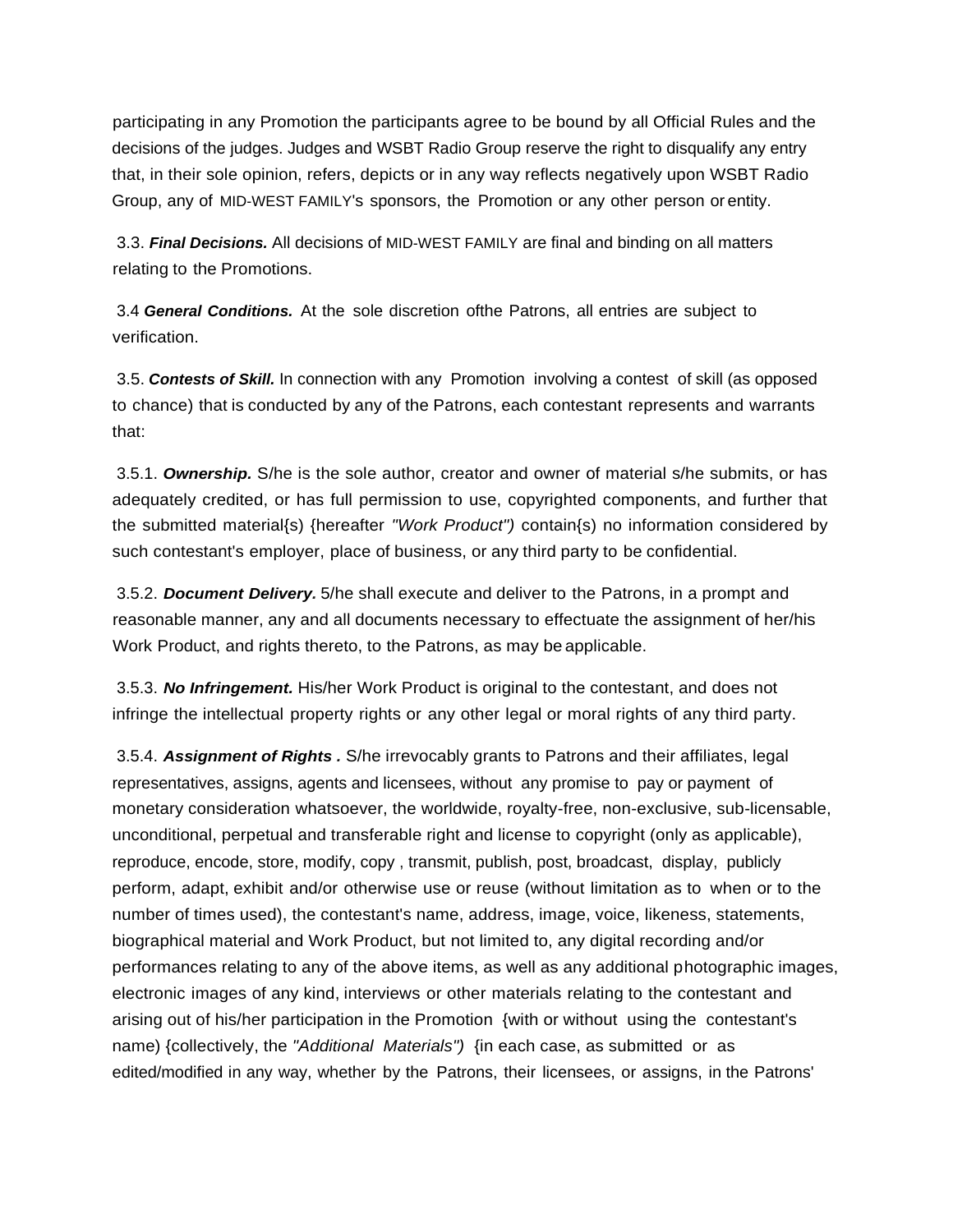sole discretion) in any media throughout the world for any purpose, without limitation, and without additional review, compensation, or approval from the contestant or any other party.

3.5.5. *Promotional Rights.* S/he irrevocably grants to Patrons the worldwide, royalty-free, nonexclusive, sub-licensable, unconditional, perpetual and transferable right and license to use the Work Product, as well as the Contestant's name, likeness and biographical information, for advertising, promotional or commercial purposes, including without limitation, on or in connection with the Website, the Promotion, or other promotions conducted by the Sponsor, and including without limitation, the right to publicly display, perform, reproduce and distribute the Work Product in any media format or medium and through any media channels, and each such Contestant hereby releases the Patrons from any liability with respect thereto.

3.5.6. *Third-Party Use.* S/he grants to others: (i) the non-exclusive license to access the Work Product through the Patrons' website{s); {ii) the ability for the Patrons' websites' visitors to review, or comment on, or tag the Work Product; (iii) the ability for visitors to the Patrons' websites to send and distribute the Work Product via e-mail or instant messenger or other means of electronic social media interaction; (iv) the ability to access or distribute the Work Product via the Patrons' websites' APls or via R'"' or any similar XML or related feeds; and (v) the non-exclusive license to use, reproduce, distribute, prepare derivative works of and compilations, and display the Work Product as permitted through the functionality of the Patrons' websites and under the Terms of Use for the Patrons' websites.

3.5.7. *Indemnification.* S/he agrees to indemnify and hold the Patrons and their respective affiliates, officers, directors, agents, co-branders or other partners, and any of their employees {collectively, the *"lndemnitees"),* harmless from any and all claims, damages, expenses, costs {including reasonable attorneys' fees at trial and on appeal) and liabilities {including settlements), brought or asserted by any third party against any of the lndemnitees arising out of or in connection with (a) the Work Product or Additional Materials (including, but not limited to, any and all claims of third parties, whether or not groundless, based on the submission of such other material); (b) any breach by Contestant of any warranty, agreement or representation contained in the Official Rules or terms of use or in any documentation submitted by Contestant; (c) the Contestant's conduct during and in connection with this Promotion, including but not limited to trademark, copyright, or other intellectual property rights, right of publicity, right of privacy or defamation; or (d) the acceptance of any prize.

3.6. *Nature Of Relationship/Waiver Of Equitable Relief.* Each entrant to any Promotion hereby acknowledges and agrees that the relationship between the entrant and the Patrons is not a confidential, fiduciary, or other special relationship, and that the contestant's decision to provide the contestant's Work Product for purposes of a Promotion does not place the Patrons in a position that is any different from the position held by members of the general public with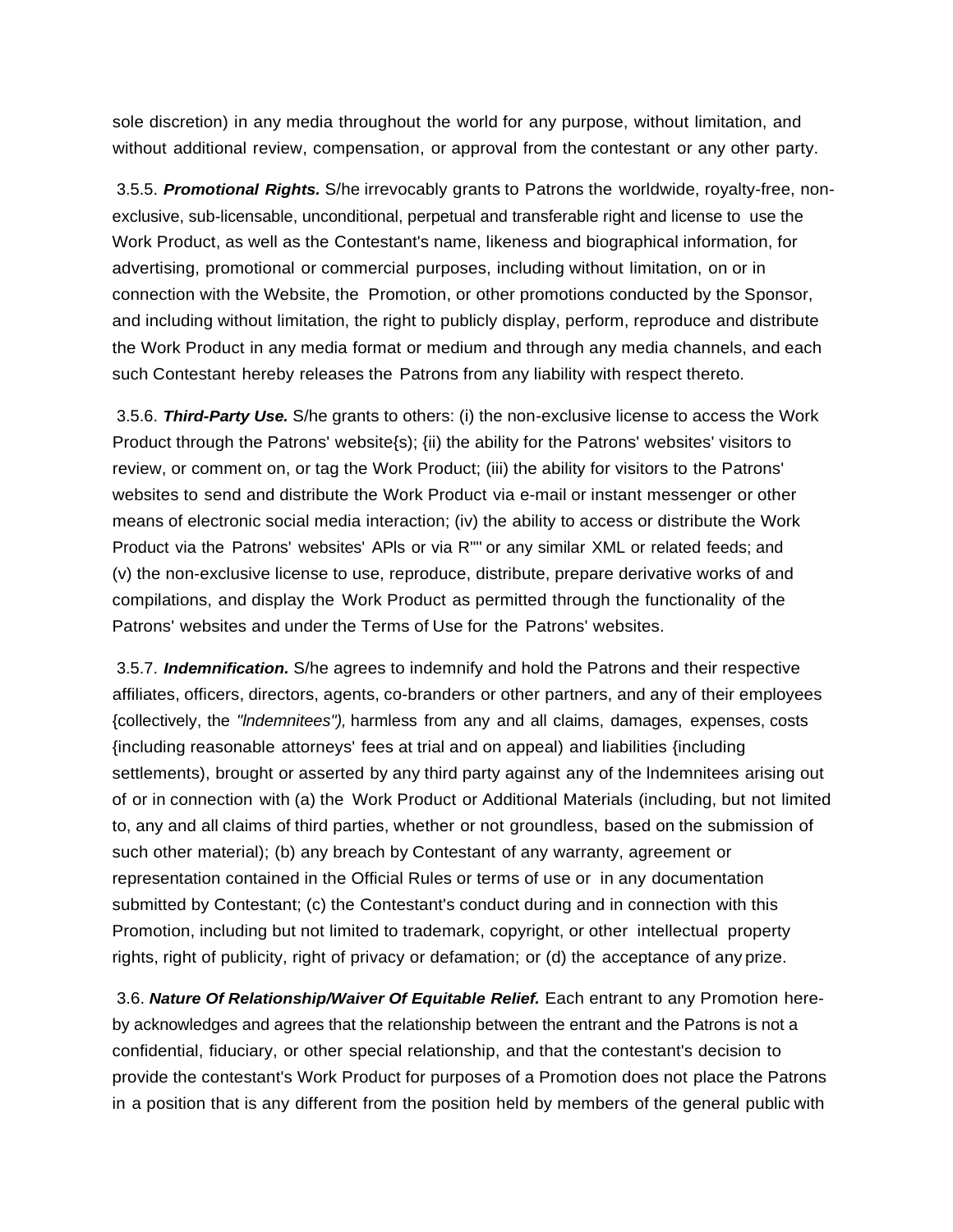regard to elements of the contestant's Work Product. Each contestant understands and acknowledges that the Patrons have wide access to ideas, stories, designs, and other literary materials, and that new ideas may be constantly submitted to them or being developed by the Patrons' own employees. Each contestant also acknowledges that many ideas {or stories) may be competitive with, similar or identical to a contestant's Work Product and/or each other in design, theme, idea, plot, format or other respects. Each contestant acknowledges and agrees thats/he will not be entitled to any compensation as a result of any Patrons' use of any such similar or identical material. Each contestant acknowledges and agrees that the Promoters do not now and shall not have in the future any duty or liability, direct or indirect, vicarious, contributory, or otherwise, with respect to the infringement or protection of the copyright in and to any Contestant's Work Product respecting, in any manner or context, a Patrons' organized Promotion. Further, each contestant agrees thats/he shall not bring, nor have a right to, equitable relief of any kind in connection with the Patrons' use of Contestant's Work Product respecting, in any manner or context, this Promotion.

3.7. *Tie Vote Procedures.* In the event of a tie vote among any two or more entries in any Promotion, then the earliest submitted entry, from among the tied entries, will be declared the Promotion's winner.

4. **Prizes:** The prizes, their descriptions and estimated retail value are described and set forth in the respective Promotion-Specific Rules. Patrons reserve the right to substitute prizes of equal or greater value. Unless otherwise expressly provided by the Promotion-Specific Rules, prizes may *not* be assigned, transferred, changed, exchanged, substituted or redeemed for cash.

4.1. *Travel Prizes:* Any travel that may be awarded as a prize or prizes in any Promotion shall include, unless otherwise expressly provided in the Official Rules, round-trip transportation for the winner and, if necessary, hotel accommodations (single or double occupancy, at MID-WEST FAMILY'S discretion). Unless otherwise expressly provided by the Promotion-Specific Rules,in the event a winner is a minor, then a parent or legal guardian of minor (at the personal expense of the parent or legal guardian), will be required to accompany the winner (a minor) onthe trip. Any winner (and her/his traveling companion if a companion is permitted by the Promotion-Specific Rules) will be responsible for all incidental expenses while traveling *(e.g.,* meals, insurance, incidentals, gratuities, souvenirs, ground transportation, etc.), except as expressly described in the Official Rules, and for any other expenses not specifically stated in the Official Rules. Any winner and her/his traveling companion (if permitted) will be required to travel together on the same itinerary. Trip value may vary depending on point of departure, fluctuations in transportation fares, and whether parent/legal guardian accompanies a minor on trip. Any difference between stated value and actual value of any Promotion-provided transportation will not be awarded. Travel accommodations and arrangements are atthe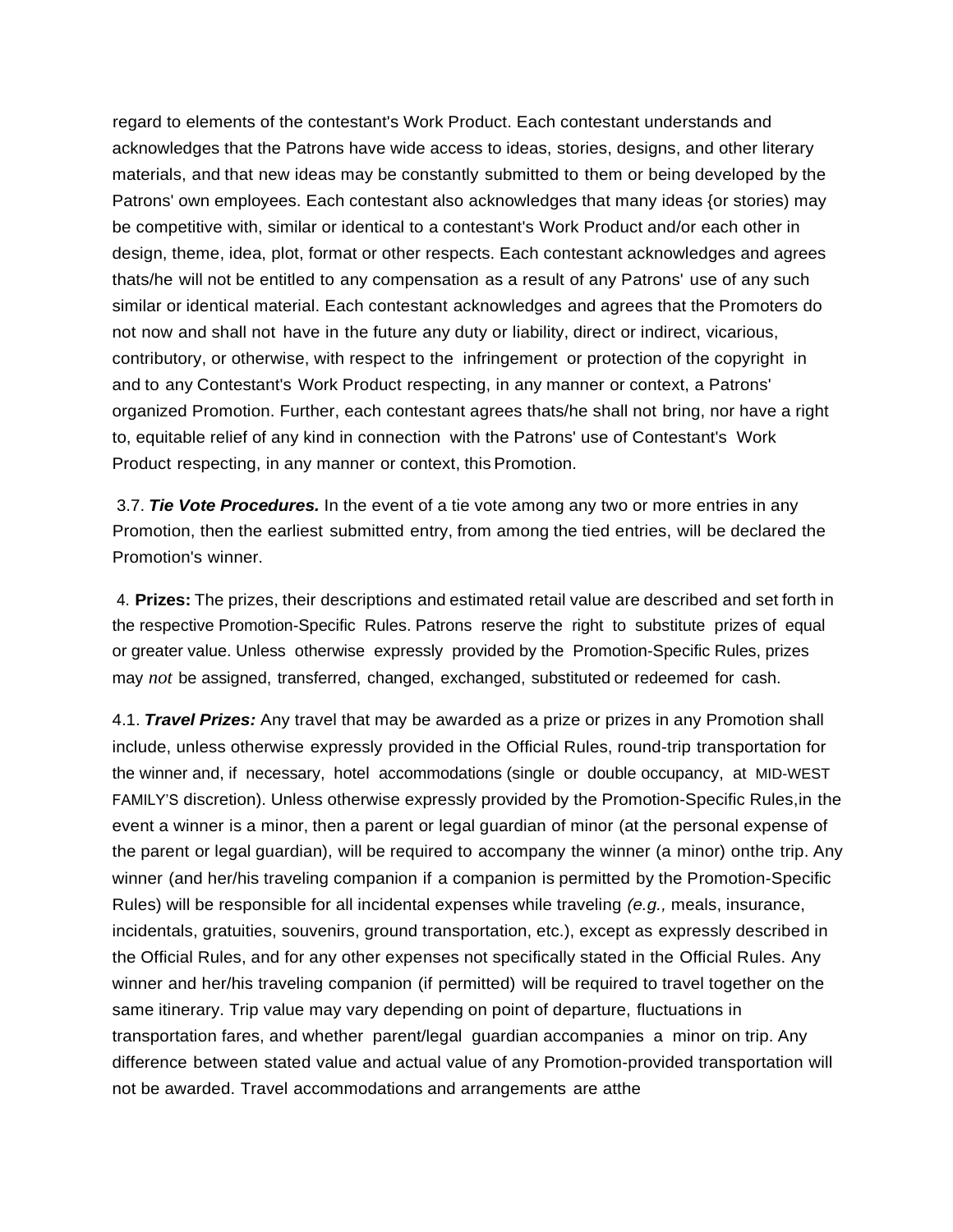discretion of MID-WEST FAMILY. The values stated for any Promotion-related transportationwill be based on information supplied MID-WEST FAMILY by third-party vendors within 30Business Days of the start of a Promotion. For the purpose of the Official Rules, the term "Business Day" or "Business Days" means days on which federally chartered banks in Indianapolis, Indiana, are open for business.

4.2 *Concert Tickets.* When a prize or prizes consist of admission to a concert or ticketed event and such event is postponed, rained out or cancelled, the Patrons shall NOT be responsible for replacing the prize or substituting another prize (whether comparable or not) for it.

4.3 *Prize Mailings.* Certain prizes may be mailed to winners at the discretion of WSBT Radio Group with no prior arrangements or approval. No date-sensitive prizes, weighed prizes or cash value prizes will be mailed. MID-WEST FAMILY shall not responsible for any items lost in the mail.

4.4. *Time for Prize Pick-up.* Unless otherwise expressly indicated in the Promotion-Specific Rules, any prizes must be picked up at the Promotion Station during regular business hours (8 AM to 5:00 PM Monday through Friday - closed Holidays) within thirty (30) days of the date a winner is announced, or such prize(s) will be forfeit ed.

5. **How to Claim Prizes- Notification of Winners.** Any winner in a Promotion will be notified by telephone and/or email from the Promotion Station. If a putative winner cannot be contacted, fails to respond to the Station within three (3) days from the date the Station first tries to notify him/her, and/or the prize notification is returned as undeliverable, such potential winner shall forfeit all rights to win the Promotion or receive a prize, and an alternative potential winner may be select ed. Upon contacting a potential winner and determining that he/she has met all eligibility requirements of the Promotion, including without limitation the execution and delivery to the Station of all required authorizations, waivers, publicity and liability releases and disclaimers, W-9 tax forms, including an Affidavit of Eligibility {collectively, *"Releases"),* such individual will be declared as a winner of the Promotion. Failure to timely deliver the required Releases to the Station will result in the disqualification of such putative winner.

5.1. *Proof of Ident ity .* Valid state identification *(e . g.* driver's license/ID card) is required to claim any prize or participate in any Promotion. When claiming prizes, putative winners will be required to show proof of identity and may be required to execute and deliver the Releases. Failure to provide valid identification and execute and deliver the Releases within ten (10) Business Days of the announcement and declaration by MID-WEST FAMILY of the winner shall result in winner's disqualification and an alternate winner being selected.

5.2 *True Identify.* Participants must use their true, legal name and address when participating in Promotions or they will be disqualified and prize forfeited.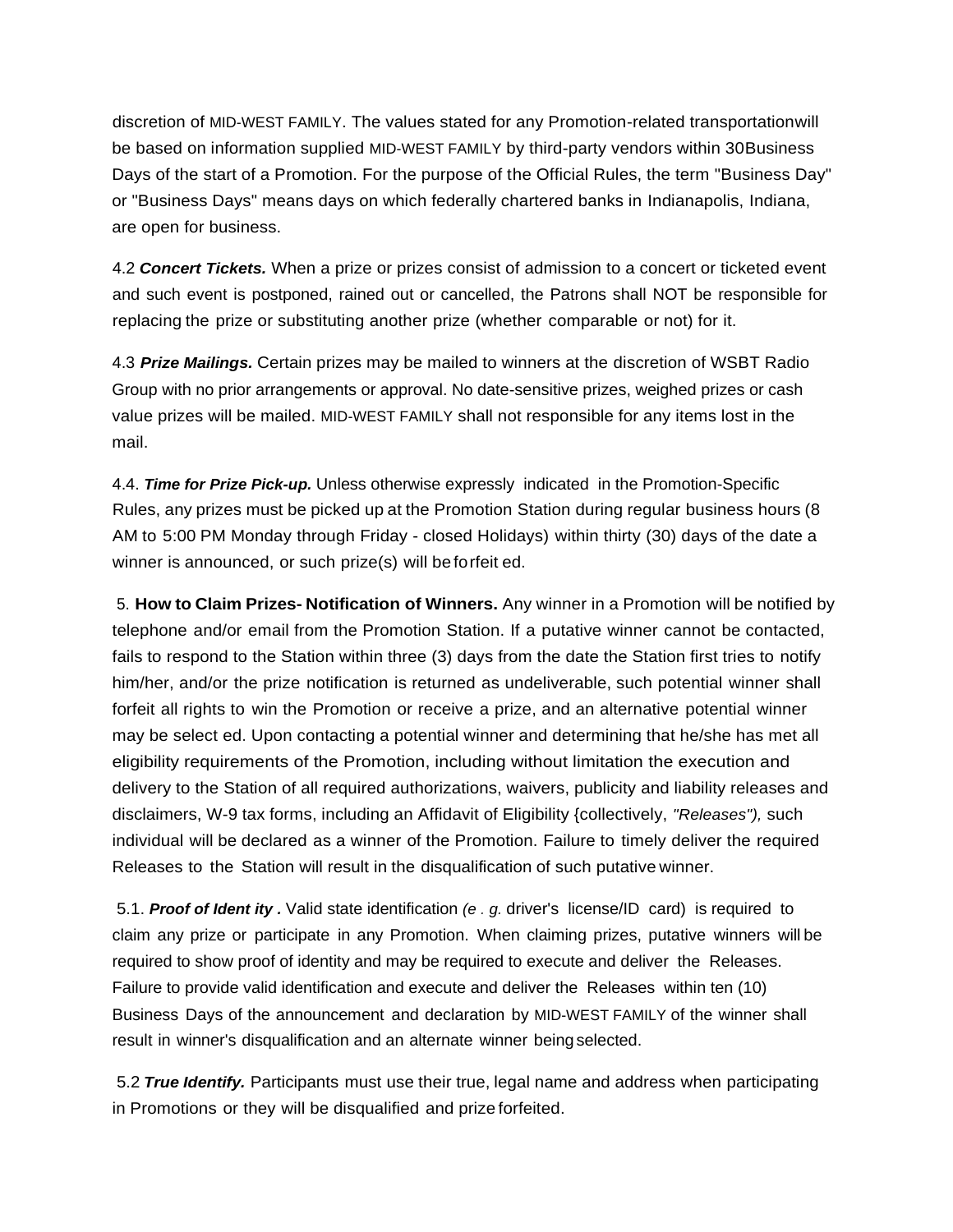5.3. *Parents/Legal Guardians.* If a putative winner is under legal age of majority, then the putative winner's parent or legal guardian must sign and deliver the Releases for such underage cont est ant .

5.4. *Identity Conflicts or Disputes.* In the event of a dispute as to the identity of a contestant, the authorized account holder of the email address or telephone line that is used in connection with the entry will be deemed to be the Promotion's registrant, contestant or participant. The "authorized account holder" is the natural person assigned a telephone number by a telephone company or wireless carrier, or an email address by an Internet access provider, online service provider, Internet service provider, or other organization responsible for assigning email addresses for the domain associated with the submitted address. A contestant may be required to show proof of being the authorized account holder.

6. **Agreement to Official Rules:** Participation in any Promotion constitutes your full and unconditional agreement to and acceptance of these General Rules, the Promotion-Specific Rules, and all decisions of MID-WEST FAMILY, which are final and binding. Participation in any Promotion and winning a prize in any Promotion is contingent upon fulfilling all requirements set forth in these Official Rules.

6.1. *Construction of Official Rules.* The Official Rules cannot be modified or amended in any way except in a written document issued by a duly authorized representative of MID-WEST FAMILY. The invalidity or unenforceability of any provision of these rules shall not affect the validity or enforceability of any other provision. In the event that any provision is determined to be invalid or otherwise unenforceable or illegal, these rules shall otherwise remain in effect and shall be construed in accordance with their terms as if the invalid or illegal provision were not contained herein. The headings of the paragraphs in the Official Rules are for the convenience of reference only, and do not form a part hereof, and in no way define, limit, describe, modify, interpret or construe the meanings of SML, the scope of the Official Rules, or the intent of any paragraph hereof. MID-WEST FAMILY's failure to enforce any term of these Official Rules shall not constitute a waiver of that provision. WSBT Radio Group is not responsible for any electronic or typographical error in the printing or reproduction of the Official Rules, administration of any Promotion or the announcement of any the prizes or winners.

6.2. *Copies of Rules.* Copies of these General Rules, as well as any of thePromotion-Specific Rules may be obtained at the Promotion "station's website and offices.

6.3. *Entries Become Mid-West Family's Property.* Unless otherwise specified in the Official Rules, all entries become the sole property of MID-WEST FAMILY and will not be returned or acknowledged.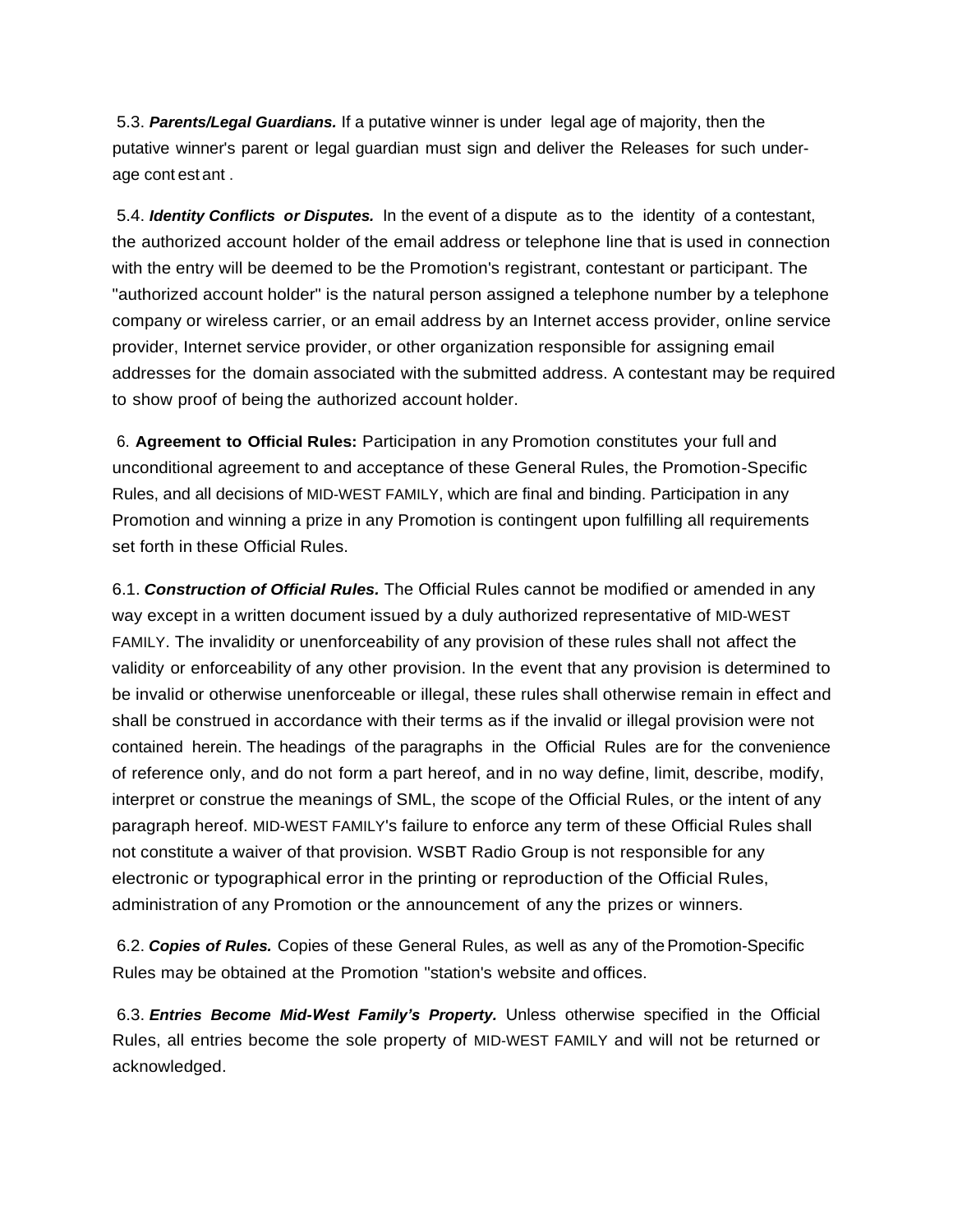6.4. *Clarification.* Unless the context of the Official Rules clearly requires otherwise, references to the plural include the singular and to the singular include the plural, references to any gender include any other gender, the part includes the whole, the term "including" is not limiting, and the term "or" has, except where otherwise indicated, the inclusive meaning represented by the phrase "and/or." The words "hereof," "herein," "hereby," "hereunder," and similar terms in the Official Rules refer to the Official Rules as a whole and not to any particular provision of the Official Rules. Any reference in or to the Official Rules or any ancillary agreements includes any and all permitted alterations, amendments, changes, extensions, modifications, renewals, or supplements thereto or thereof, as applicable.

7. **Promotion Conditions/Restrictions.** Any and all applicable federal, state, and local taxes and all fees and expenses related to acceptance and/or use of the prize not specifically stated in the Official Rules are the sole responsibility of the winners of Promotions. **All winners (you) must pay any expenses in order to participate in the Promotion or use the prizes.** MID-WEST FAMILY will not replace any lost or stolen (a) prize or (b) merchandise acquired with the prize vouchers that may be awarded in connection with any Promotion. MID-WEST FAMILY is not responsible for the winner's use of any prize after it has been delivered to the prize winner. Any entry registration that is altered or tampered with, or accessed through irregular channels or means shall be void. Incomplete, illegible, corrupted, or untimely entries are void and will be disqualified. Each entry must be submitted by the person identified as the entrant.

7.1. *Errors, Malfunctions, Etc. I Fraud I TSMlering.* Neither MID-WEST FAMILY, nor any of the "stations, nor any of the "stations' advertisers are not responsible for lost, late, incomplete, damaged, misdirected, or postage-due/mail or entries; or miscommunications, telephone system or equipment failures, telephone line or technical problems, misdialing, or other errors or malfunctions of any kind whatsoever whether, human, mechanical, electrical, electronic or otherwise. **Any attempt by a contestant or any other individual to deliberately damage any website involving the a Promotion or to undermine the legitimate operation of a Promotion is a violation of criminal and/or civil laws and should such an attempt be made, MID-WEST FAMILY reserves the right to seek damages and other remedies from any such person to the fullest extent permitted by law.**

7.2. *Streaming Delay.* Streaming radio broadcast inherently have a 3 to 30 second delay that is determined by the ISP, bandwidth, overall usage and buffering of an individual's computer. The Patrons are not responsible for delays in the streaming broadcast and any impact they might have on any Promotion.

7.3. *Tax Forms* MID-WEST FAMILY and/or the Patrons will issue a 1099 tax form for all prizes valued at \$600.00 or more, including multiple cash prizes to the same winner adding up to \$600.00 or more over the course of a given year. By claiming prize(s), the winner claiming the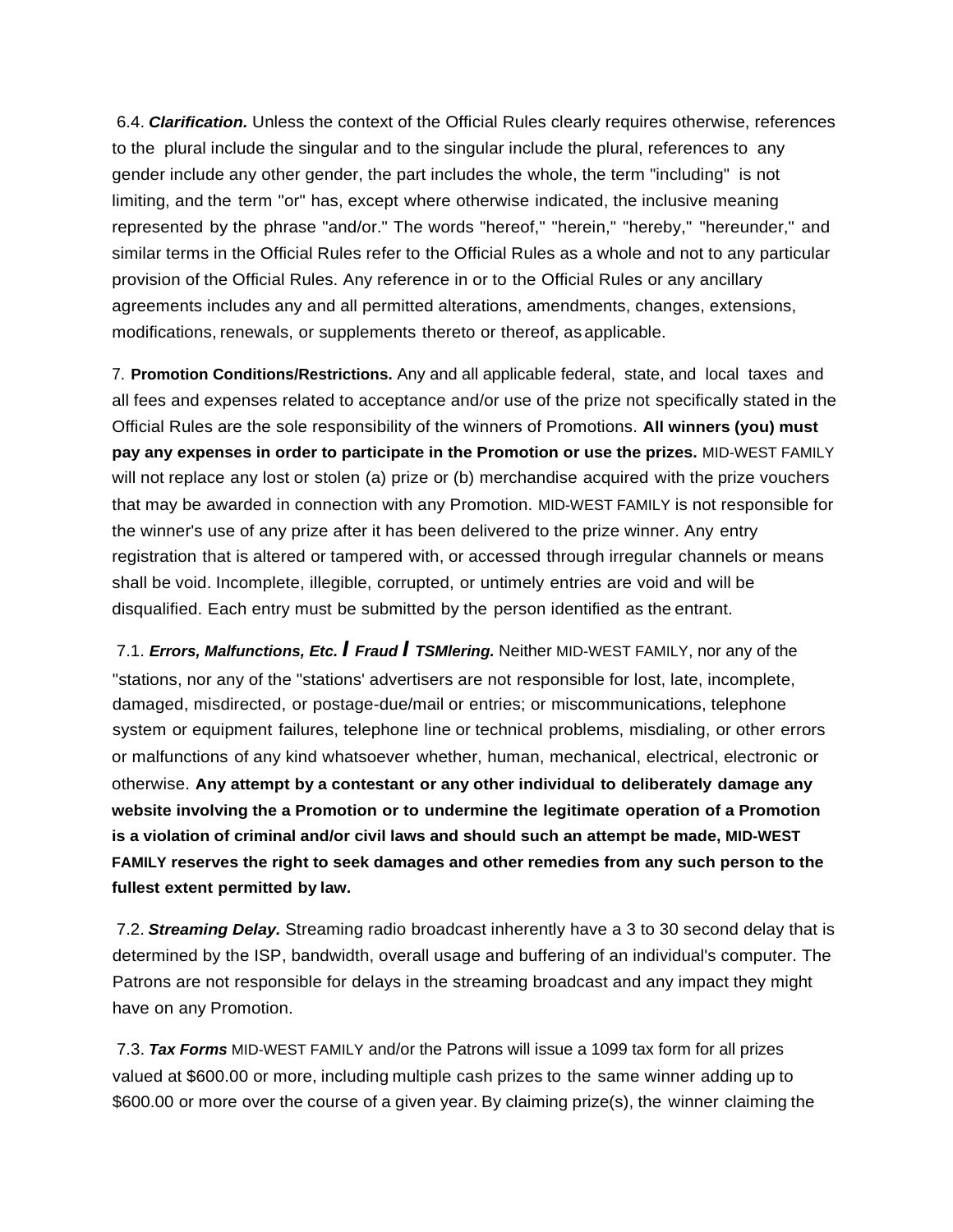prize agrees to accept the estimate of fair market value placed on prize(s) by MID-WEST FAMILY and/or the Patrons.

8. **Disqualification.** MID-WEST FAMILY reserves the right to disqualify any contestant at any time as determined in MID-WEST FAMILY's sole discretion, should such person at any stage ofany Pro mot ion: (a) fail to comply with the Official Rules; (b) supply any untruthful, inaccurate or misleading personal details and information; (c) refuse or fail to provide proof of identity and/or eligibility if requested by SML at any time; (d) use any means to gain an unfair advantage over any other contestant; (e) engage in unlawful conduct or misconduct, including without limitation, harming or threatening to harm any other contestant, MID-WEST FAMILY, the Patrons' personnel, exercising violent behavior, or potential or actual cheating; or (f) purposely impeding the work of the Patrons, and/or the implementation of any Promotion. *The disqualification of any contestant shall be final and not subject to appeal or review for any reason whatsoever.*

8.1. *Inability to Reach Putative Winners:* Failure of a putative winner to return or deliver the executed Releases within the time periods specified, or non-compliance with these Official Rules, or inability of the Patrons to notify any winner (including any alternate winner) will result in that person's disqualification and forfeiture of the prize, and an alternate winner will be selected in accordance with the Official Rules. If a potential winner cannot be reached after a reasonable effort has been exerted, ifs/he is found to be ineligible, s/he cannot or does not comply with these Official Rules, or if her/his prize notification is returned as undeliverable, such person will be disqualified and an alternate will be selected at the Patrons' sole discretion. No prizes will be awarded until the signed Releases are received by the Patrons. Putative winners will be required to provide the Patrons with her/his telephone number and complete, current, mailing address and Social Security number. No winner will be qualified until her/his entry submission is validated.

9. **Termination Provisions.** Except as prohibited by law, MID-WEST FAMILY reserves the right to terminate any Promotion in the event of a *force majeure* or other failures or material difficulties. If, for any reason, a Promotion is not capable of running as planned, including tSMLering, unauthorized intervention, fraud, technical failures, or any other causes beyond the control of the Patrons, which corrupt or affect the operation, administration, security, fairness, integrity, or proper conduct of the Promotion, MID-WEST FAMILY may, in its sole discretion, (i) void any suspect entry or (ii) suspend the Promotion to address the impairment and then resume the Promotion in a manner that best conforms to the spirit of the Official Rules; and (iii) award the prize at random, by a drawing, from among the eligible, non-suspect entries *received up to the time of the impairment.* Except as prohibited by law, MID-WEST FAMILY reserves the right to suspend or modify a Promotion at any time without notice or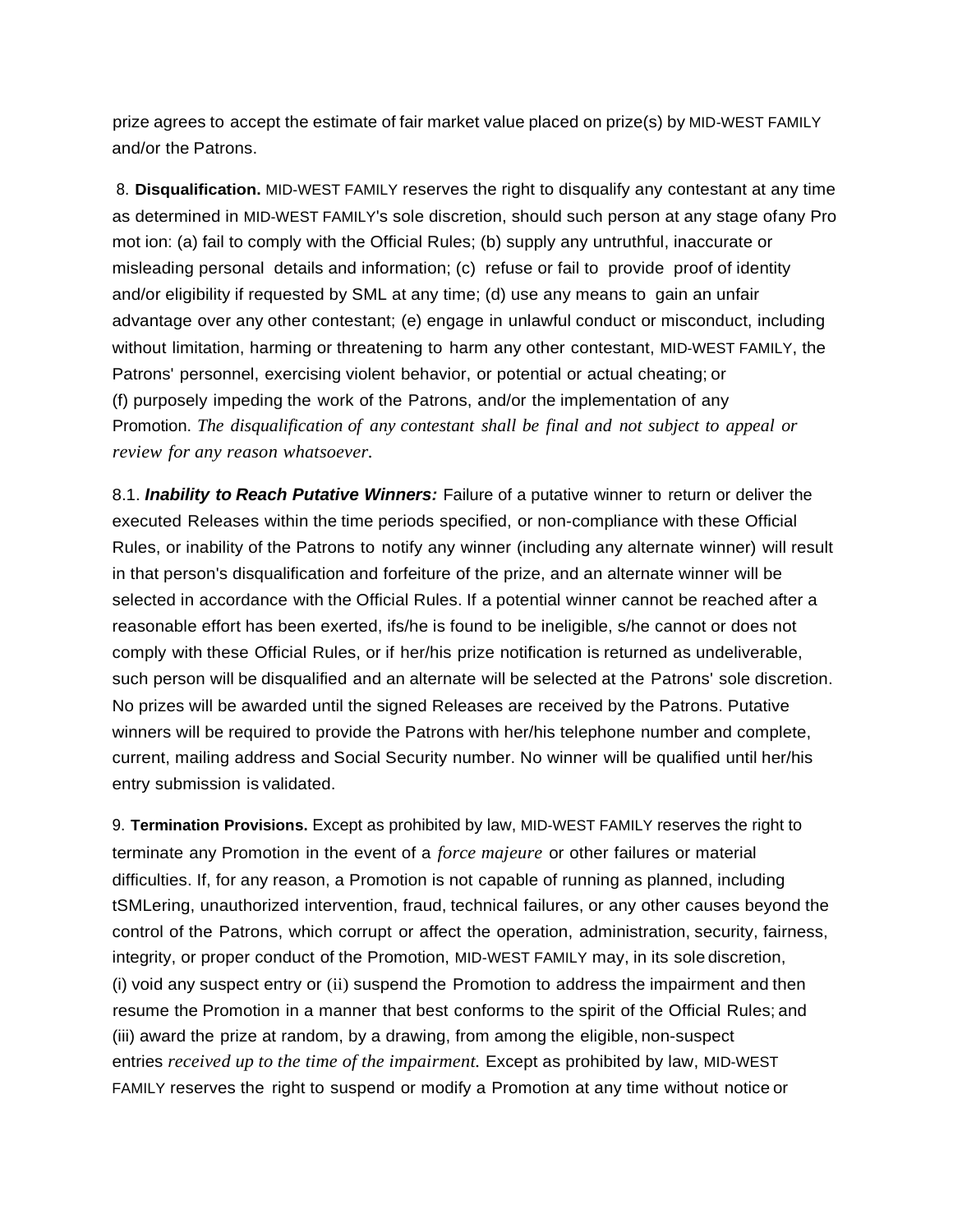obligation. If such modification or suspension occurs, the Patrons will make a commercially reasonable effort to post notice of such on the Promotion "station's website and on-air .

9.1. *Dates, Deadlines, Number of Contestants.* Due to the unique nature and scope of many Promotions conduct by MID-WEST FAMILY, the Promoters reserve the right, in addition to those other rights reserved herein, to modify any date(s) or deadline(s) set forth in the OfficialRules. The Patrons are not able to accurately predict the number of entrants that will participate in any Pro motion.

10. **Arbitration Provision.** By participating in a Promotion, each Promotion participant agrees that any claim, dispute, or controversy (whether in contract, tort, otherwise) that it may have with, or claims it may have against, MID-WEST FAMILY or the Patrons arising out of, relating to, or connected in any way with the Promotion, the awarding or redemption of the prize(s), or the determination of the scope or applicability of this agreement to arbitrate, shall be resolved exclusively by private, final and binding arbitration administered by the National Arbitration Forum *{"Forum")* and conducted before a sole arbitrator pursuant to the Forum's Code of Procedure. Further, each Promotion participant agrees t hat : (a) This arbitration agreement is made pursuant to and shall be governed by the Federal Arbitration Act *{"FAA"),* 9 U.S.C. §§ 1- 16; (b) the arbitration shall be held in St. Joseph or Marion Counties, State of Indiana, or at such other location as may be mutually agreed by the Promotion participant and MID-WEST FAMILY; (c) the arbitrator's decision shall be controlled by the terms and conditions of the applicable Official Rules and any of the other agreements referenced herein that the applicable Promotion participant may have entered into in connection with the Promotion; (d) the arbitrator shall apply Indiana law consistent with the FAA and applicable statutes of limitations, and shall honor claims of privilege recognized at law; (e) there shall be no authority for any claims to be arbitrated on a class or representative basis; arbitration can decide only the Promotion participant's and/or Patrons' individual claims and the arbitrator may not consolidate nor join the claims of other persons or parties who may be similarly situated; and (f) the arbitrator shall not have the power to award punitive damages against the Promotion participant or the Patrons. Moreover, if any part of this arbitration provision is deemed to be invalid, unenforceable or illegal, or otherwise conflicts with the Code of Procedure established by the Forum, the balance of this arbitration provision shall remain in effect and shall be construed in accordance with its terms as if the invalid, unenforceable, illegal or conflicting provision were not contained herein. For more information on the Forum and/or the Forum's Code of Procedure, please visit its website at [www.arb-forum.com](http://www.arb-forum.com/) or contact the Forum at National Arbitration Foru m, P.O. Box 50191, Minneapolis, **MN** 55405, 877-655-7755.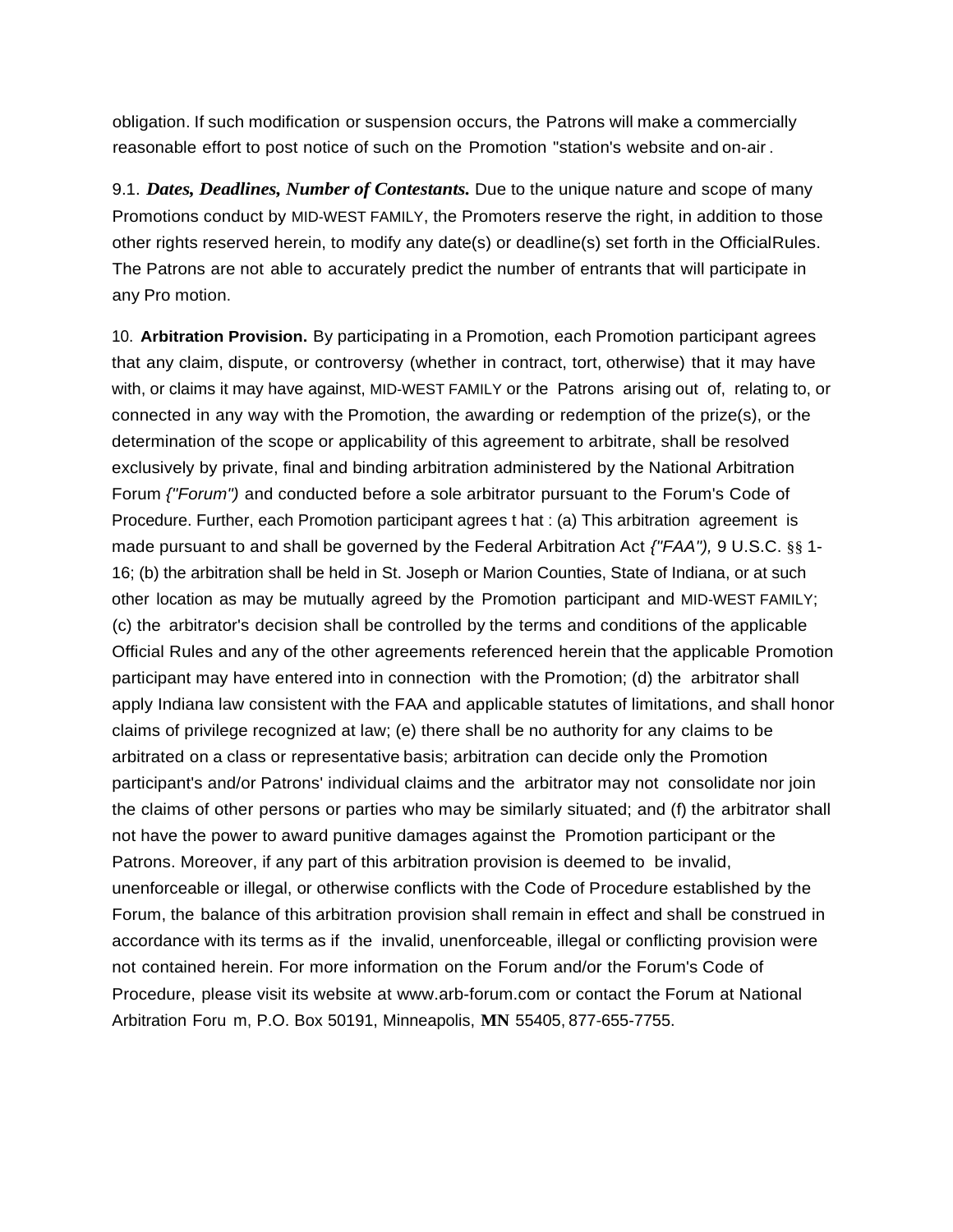11. **Choice of Law.** All issues and questions concerning the construction, validity, interpretation and enforceability of the Official Rules, or the rights and obligations of the parties in connection with any Promotion shall be governed by, and construed in accordance with, the laws of the State of Indiana, without regard to choice of law or conflicts of laws principles under Indiana law.

12. **Releases; Indemnification.** By participating in any Promotion, each contestant releases the Patrons, and each of their parent companies, partners, stockholders, affiliates, subsidiaries, directors, officers, agents, employees, advertising agencies, suppliers, and all others associated with the development and execution of the Promotion from and against any and all liability, claims or actions of any kind whatsoever in connection with the contest's participation, or in the receipt, possession, ownership or use of any prize awarded in connection with the Promotion, or while traveling to or from any Promotion event and/or participating in any prizerelated activity with respect to or in any way arising from the Promotion and/or acceptance or use of any prize, including, without limitation, liability for personal injury, damages or loss. **Contestants assume the risk of their participation in any Promotion.**

12.1. *Release of Claims.* Each contestant acknowledges that there is a possibility that, subsequent to his/her involvement with the Promotion and adherence to the Official Rules s/he may discover facts or incur or suffer claims which were unknown or unsuspected at the time agreeing to these Official Rules, and which if known by her/him at that time may have materially affected his/her decision to participate in the Promotion. Such contestants acknowledge and agree that by reason of these Official Rules, and the release contained in the preceding subsections, s/he is assuming any risk of such unknown facts and such unknown and unsuspected claims. Each such contestant acknowledges thats/he has read the Official Rules pertaining to the Promotion.

12.2. *Full Release.* This release shall constitute a full release in accordance with its terms. Such contestants knowingly and voluntarily waive any statute, law, or rule of similar effect, and acknowledge and agree that this waiver is an essential and material term of this release, and without such waivers/he would not have been permitted to participate in the Promotion or compete for or receive a prize. Such contestants acknowledge and understand the significance and consequence of this release and of this specific waiver of such laws.

12.3. *No Warranties by Patrons.* By accepting a prize in any Promotion, the prize winner agrees to hold the Patrons and their respective affiliates, subsidiaries, advertising and promotion agencies, and suppliers involved in this promotion, harmless against any and all claims and liability arising out of use or receipt of prize. The winner assumes all liability for any injury or damage caused, or claimed to be caused, by participation in this Promotion or use or redemption of any prize. All contestants hereby acknowledge that the Patrons have neither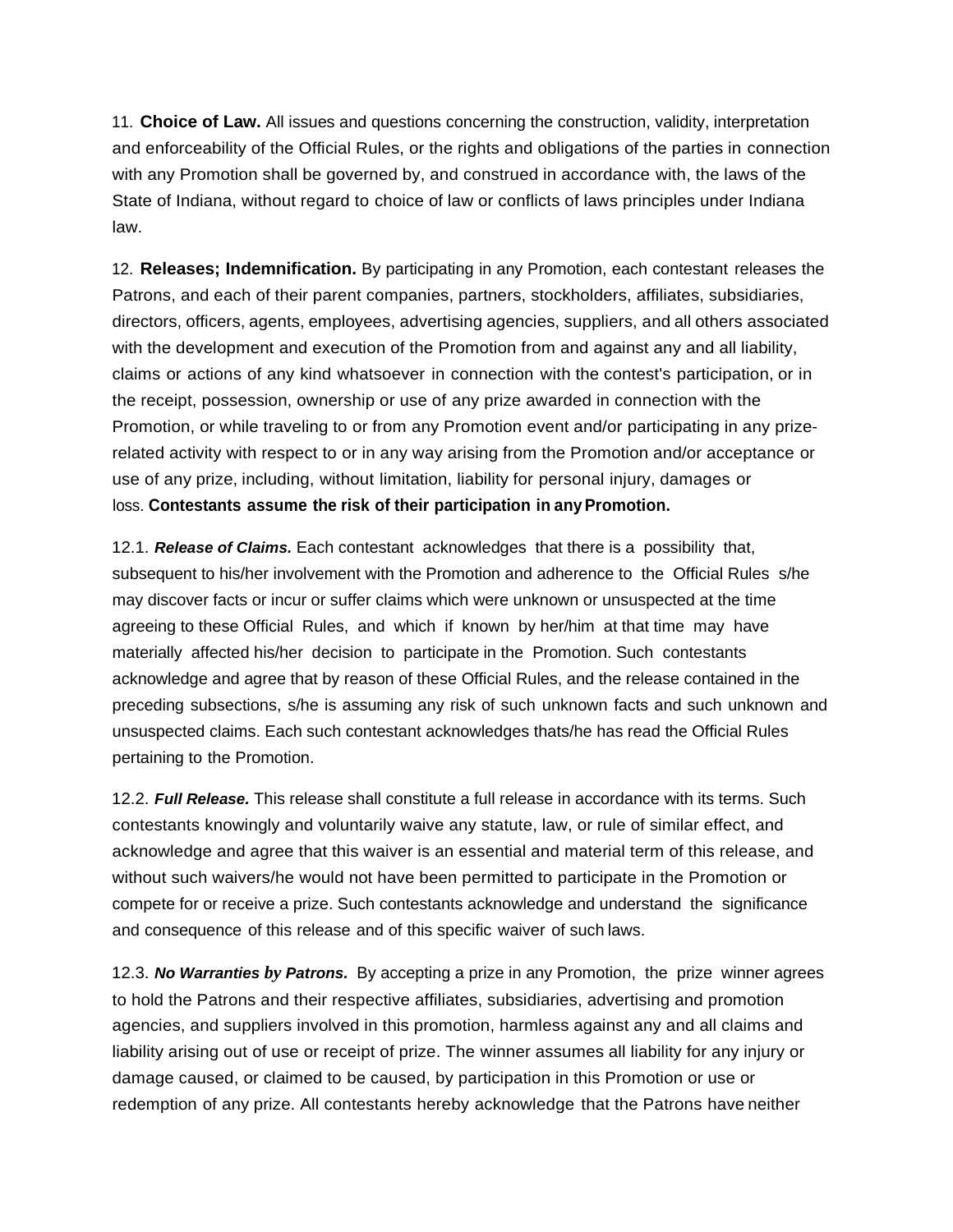made nor are in any manner responsible or liable for any warranty, representation or guarantee, express or implied, in fact or in law, relative to any prize, including express warranties provided exclusively by any prize supplier that may accompany a prize.

13. **Publicity Release/Privacy.** By participating in the Promotion, in addition to any other grants which may be provided for in any other agreement entered into between the Patrons and any contestant in connection with a particular Promotion, each winner irrevocably grants the Patrons and their respective successors, assigns and licensees, the right to use such winner's name, likeness and biographical information, in any and all media for any purpose, including without limitation, advertising and promotional purposes as well as in, on or in connection with the Patrons' websites or the Promotion or other promotions conducted by Patrons, and each such contestant hereby releases the Patrons from any liability with respect t hereto. Except as otherwise stated in the Official Rules, personal information collected in connection with this Promotion will be used in accordance with the privacy policy found on the respective Patrons' websites and with the consent given by each contestant at the time of entry into the Promotion. Any communication or information transmitted by email or otherwise to the Patrons and/or a website is and will be treated as non-confidential and nonpropriet ary . **If you do not want your personal information used in the manner describe herein, do not enter this contest.**

14. **Further Documentation.** If the Patrons shall desire to secure additional assi gnments, certificates or other documents as the Patrons may reasonably require in order to effectuate the purposes and intents of the Official Rules and the Promotion, then each contestant agrees to promptly sign and deliver to the Patrons, as may be designated, the same upon the Patrons' request therefor.

15. **Winner's Disclosure.** For the names of the winners, available at the conclusion of the Promotion, visit the Promotion Station to obtain the name of the Promotion Winner after the Promotion has been completed or send a self-addressed, st"Mled envelope marked "Winner" to: MID-WEST FAMILY Contest Rules, 1301 East Douglas Road, Mishawaka, IN 46545, or by contacting the Promotion station by no later than six months after the Promotion's designated End Time.

16. *Sponsor.* The administrator and sponsor of the "stations' Promotions is **MID-WEST FAMILY, 1301East Douglas Road, Mishawaka, Indiana 46545,** and often a cooperating advertiser or advertisers on a Promotion Station. The additional sponsoring parties for any Promotion are identified on the Promotion-Specific Rules for a Promotion.

Copyright ©2015 MID-WEST FAMILY SOUTH BEND All rights reserved.